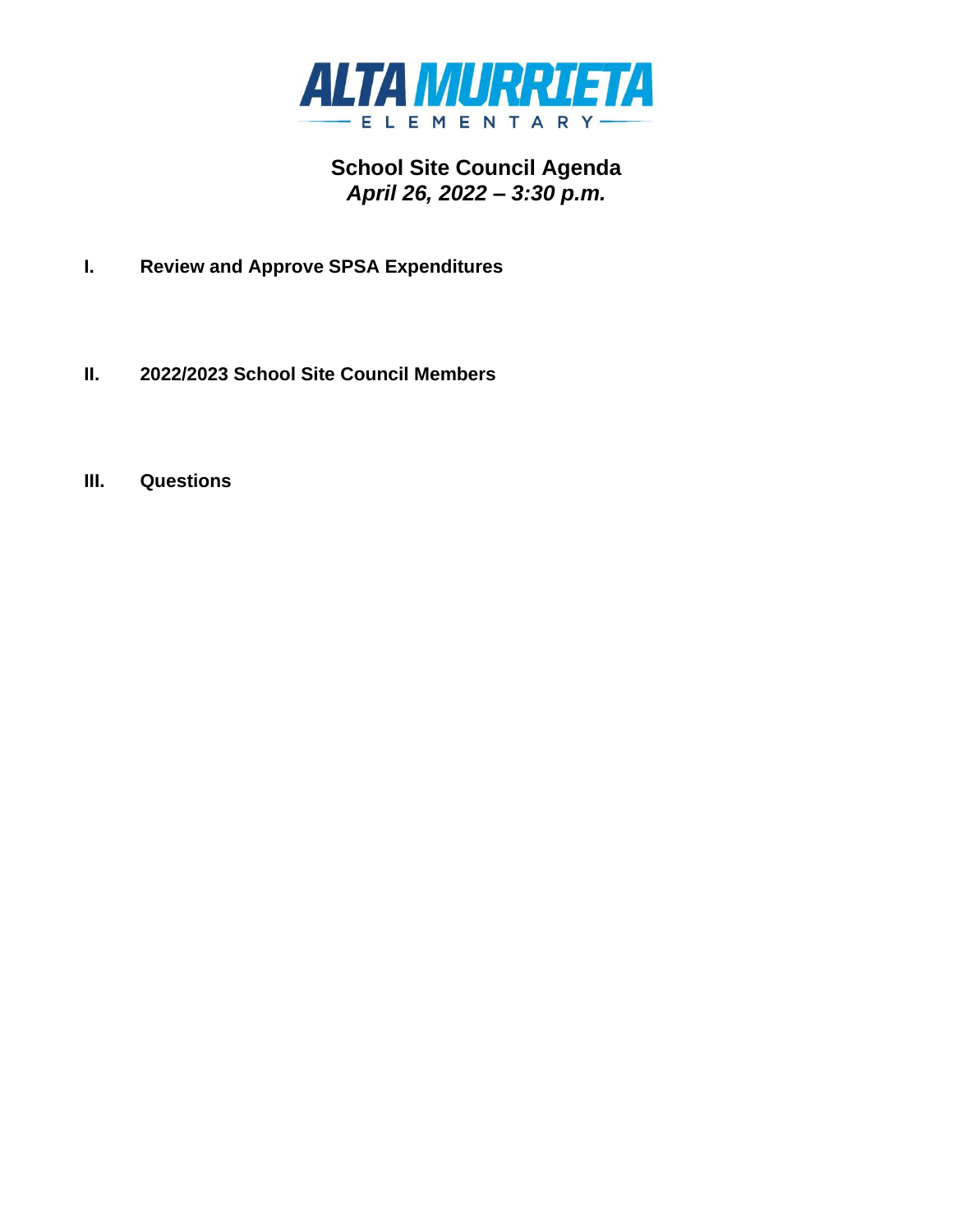

## **School Site Council Agenda** *March 8, 2022 – 3:30 p.m.*

- **I. Mask Update**
- **II. Parent Volunteers Update**
- **III. Next Month's Meeting – Approve Technology Expenditures for '22/'23**
- **IV. Questions**
- **V. Next Meeting: April 26, 2022 at 3:30 p.m.**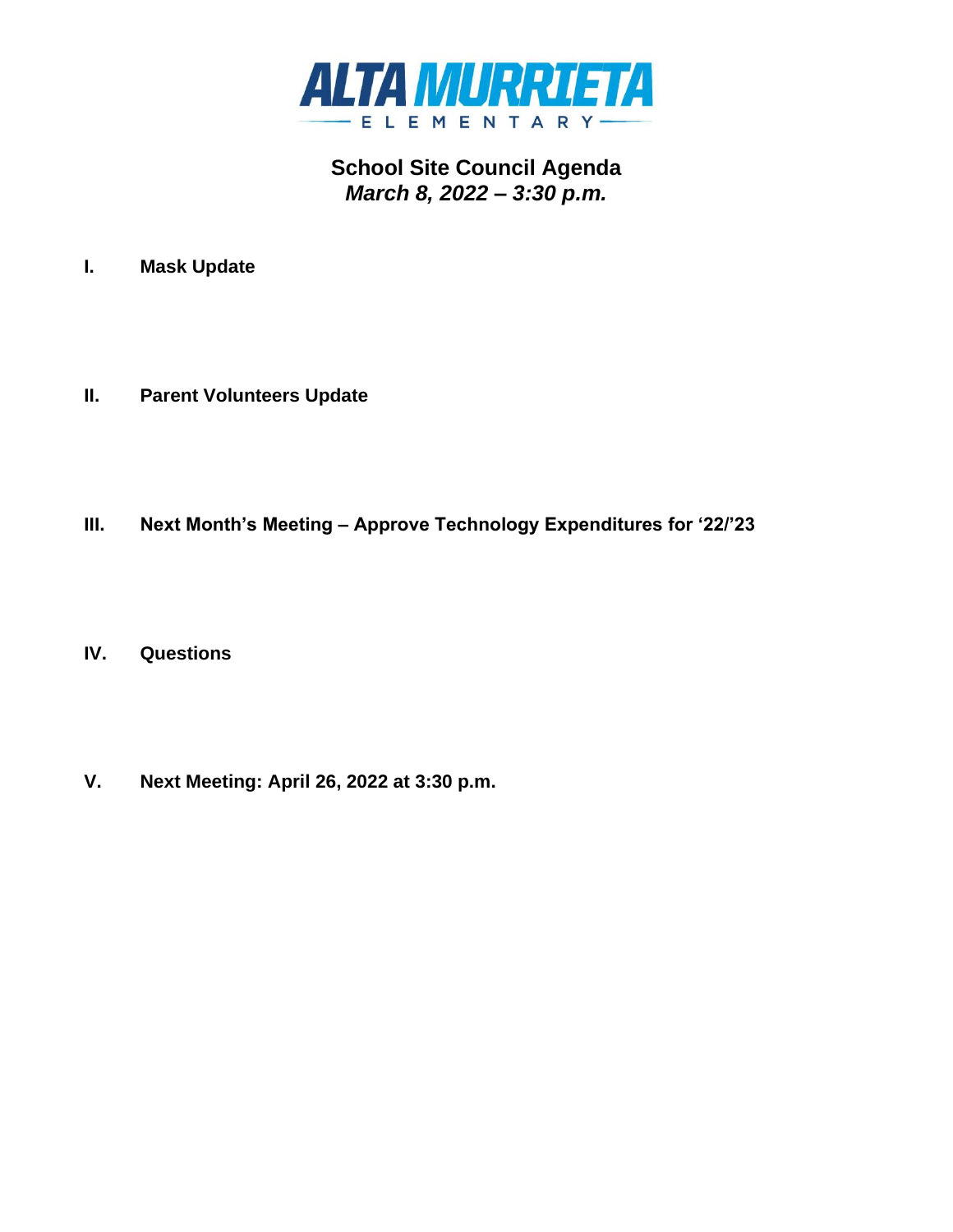

**School Site Council Agenda** *February 8, 2022 – 3:30 p.m.*

- **I. Safety Update**
- **II. Office Remodel (Summer)**
- **III. Transitional Kindergarten Expansion**
- **IV. Questions**
- **V. Next Meeting: March 8, 2022 at 3:30 p.m.**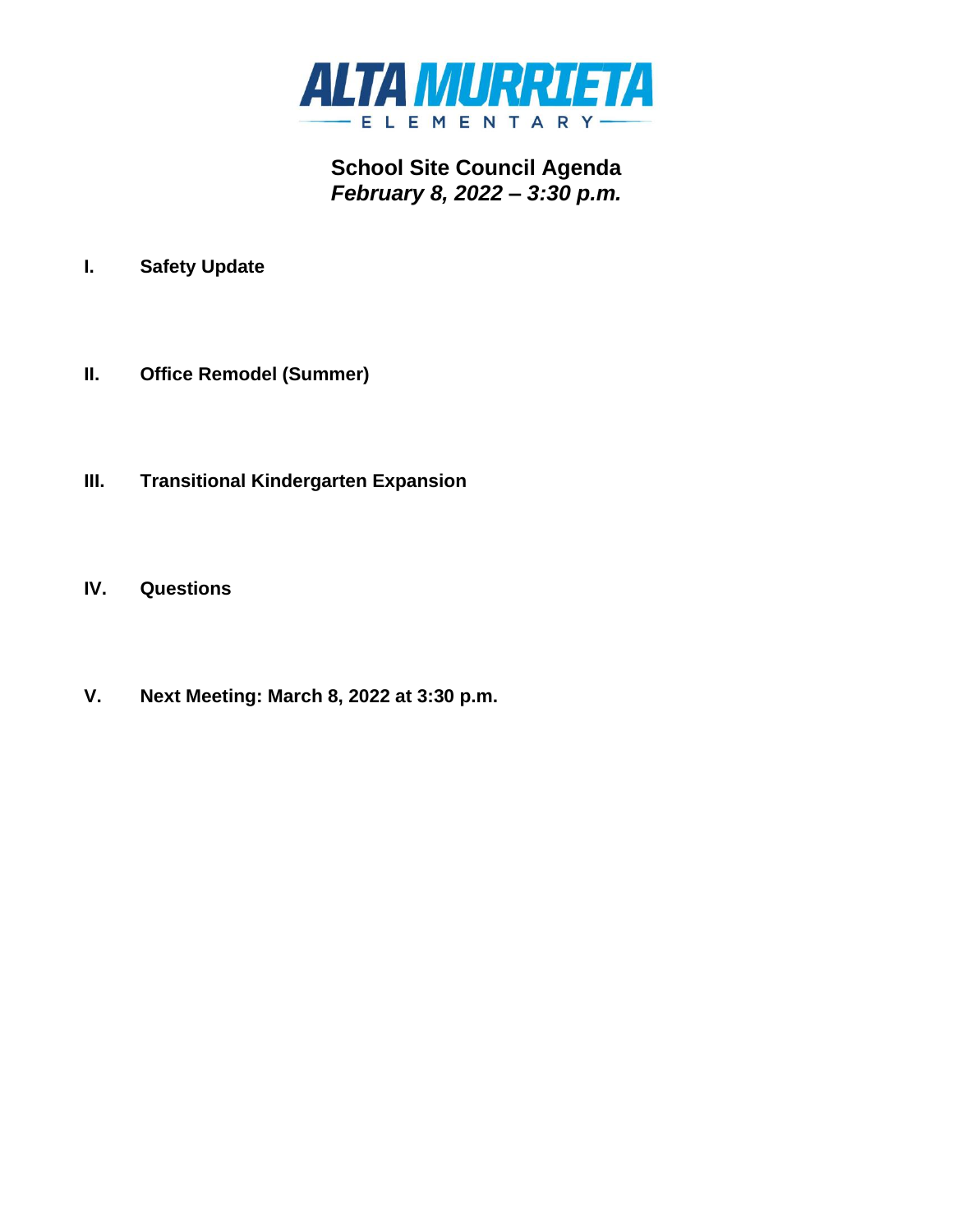

**School Site Council Agenda** *December 13, 2021 – 3:30 p.m.*

- **I. Review and Approve Safety Plan**
- **II. Review and Approve Single Plan for Student Achievement**
- **III. Next Meeting: February 8, 2022**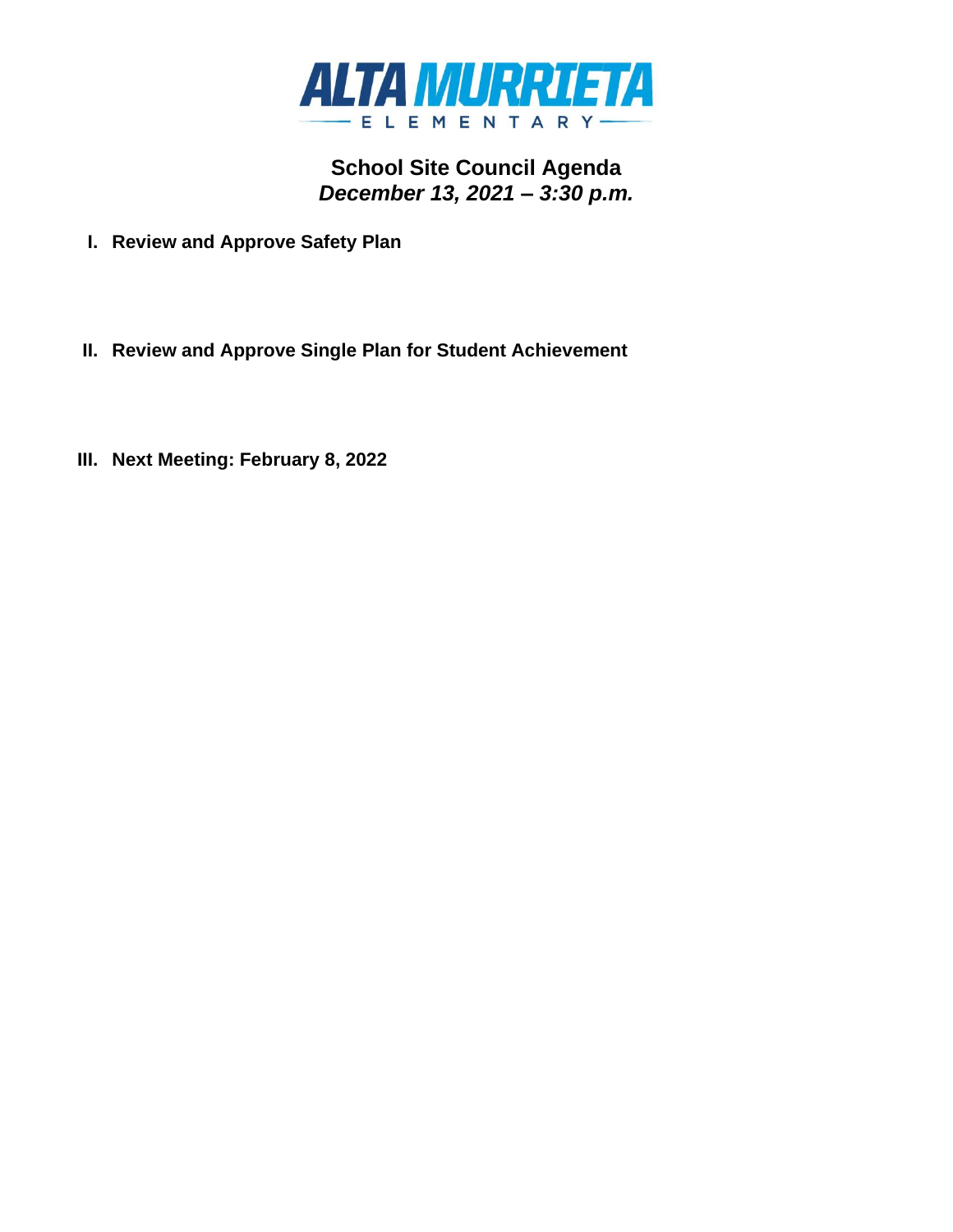

## **School Site Council Agenda** *October 12, 2021 – 3:30 p.m.*

## **IV. LCAP (Local Control Accountability Plan) Advisory Council – Volunteers Needed**

- Meetings to be held virtually
- Meeting dates:
	- i. 10/25/21 at 4:30 p.m. Nina Ballard
	- ii. 2/15/22 at 4:30 p.m. Samira Kashani
	- iii. 4/25/22 at 4:30 p.m. Jennifer Stack

### **V. Approval of Expenditures**

- Boom Cards
- Additional Supplies for "Lego Club"

#### **VI. Single Plan for Student Achievement**

• Draft tentatively scheduled to be presented to the council next month

### **VII. Next Meeting: November 16, 2021**